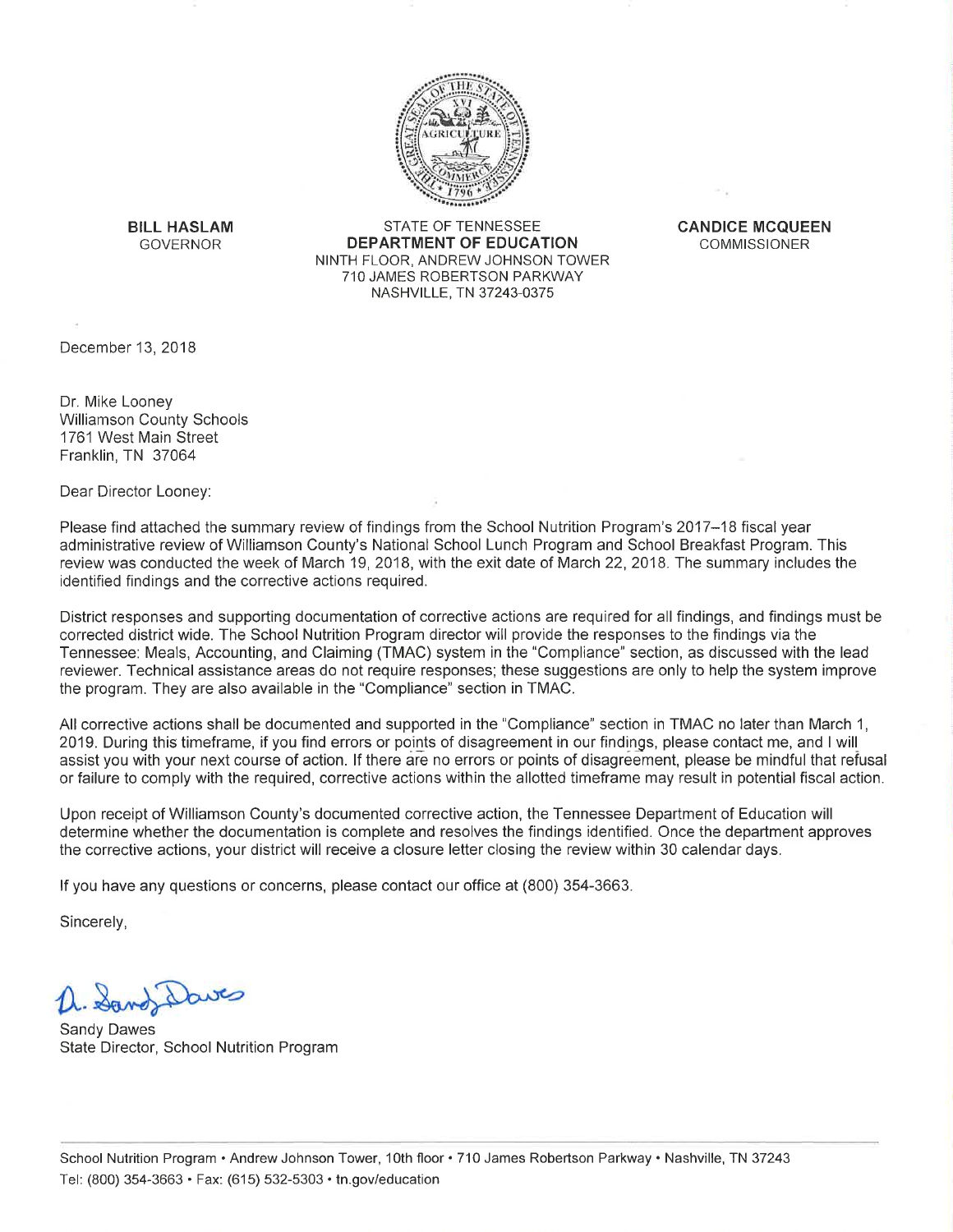

# **Williamson County (940)**

**Review ID: 830** 

#### **Exit Conference Date: 3/22/2018**

Review Year: 2018

Month of Review: January

Lead Reviewer: Kristen Nauss

|      | <b>Findings</b> |                            |                                   |
|------|-----------------|----------------------------|-----------------------------------|
| Area | ID              | <b>Finding Description</b> | <b>Required Corrective Action</b> |

### **SFA - Level Findings**

| $100 -$<br>Certification<br>and Benefit<br>Issuance | $V - 0100$ | Three electronic applications<br>were approved for benefits<br>incorrectly. All three were<br>missing case number.                                                                                                                              | Work with the software company to put<br>internal controls in place to ensure only<br>eligible case numbers are submitted and<br>approved with an ineligible or approved. Upload communication with<br>software company confirming a fix or upload a<br>screen shot of software settings. |
|-----------------------------------------------------|------------|-------------------------------------------------------------------------------------------------------------------------------------------------------------------------------------------------------------------------------------------------|-------------------------------------------------------------------------------------------------------------------------------------------------------------------------------------------------------------------------------------------------------------------------------------------|
| $1200 -$<br>Professional<br><b>Standards</b>        | $V-1200$   | The school food authority<br>(SFA) was not tracking<br>professional development by<br>employee position, employee<br>status (full time, part time),<br>required training hours and<br>professional standard codes.                              | Create a tracking system to record and<br>document all school nutrition staff training<br>hours. For proof of compliance, upload the<br>completed training tracker.                                                                                                                       |
| $200 -$<br>Verification                             | $V-0200$   | The verification notification<br>letter was missing the<br>required modified Use of<br>Information Statement and<br>an explicit warning that<br>failure to provide the<br>requested information will<br>result in a termination of<br>benefits. | Update the template notification letter and<br>upload a copy to demonstrate compliance.                                                                                                                                                                                                   |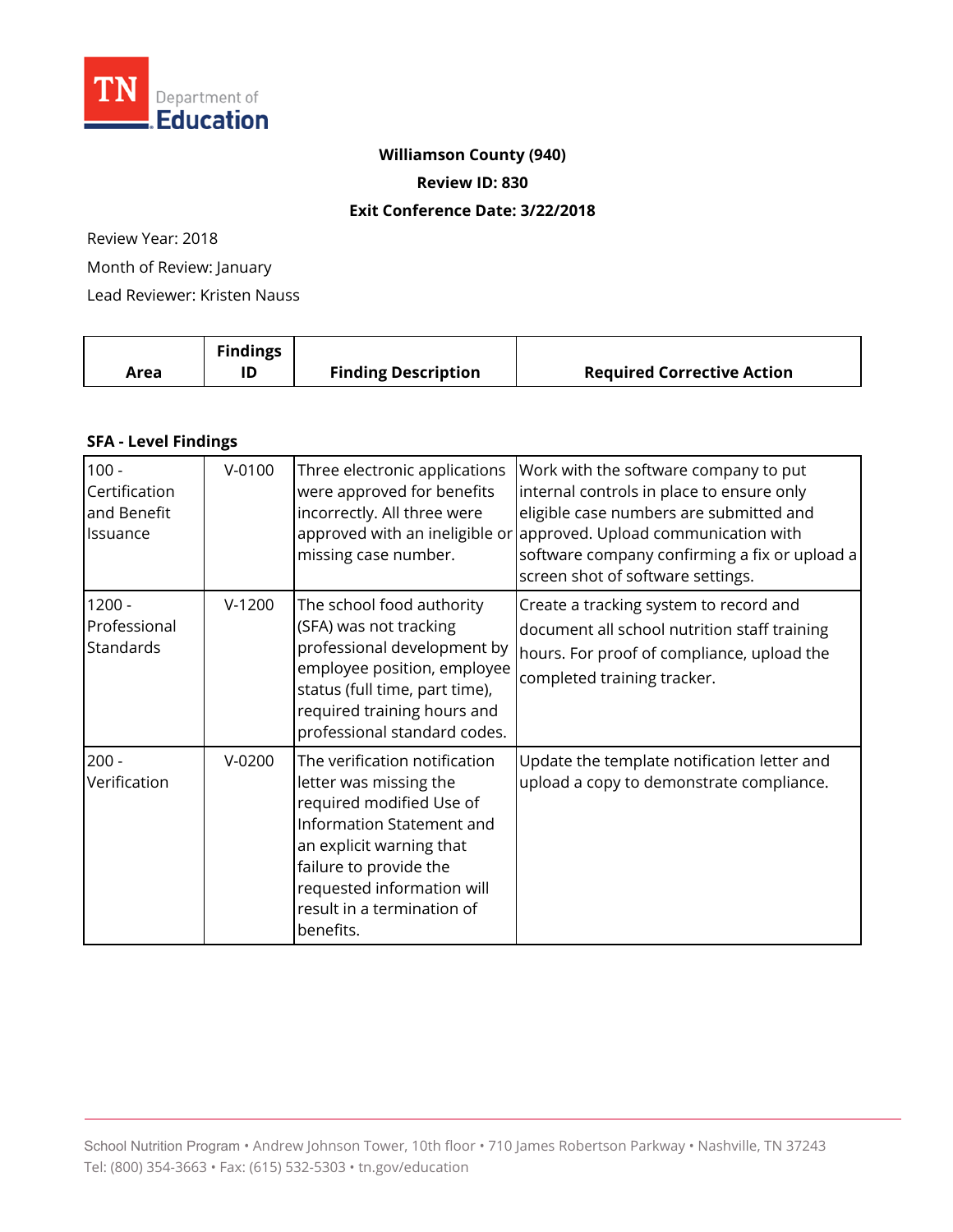

| $200 -$<br>Verification                                      | $V-0200$ | The adverse action letter was<br>missing the statement that<br>an appeal must be filed<br>within 10 calendar days and<br>that the household can<br>reapply at any time.                                                                                                                                                                                                                   | Update the template letter to include the<br>missing pieces of information and upload a<br>copy to demonstrate compliance.                                                                                                                                       |
|--------------------------------------------------------------|----------|-------------------------------------------------------------------------------------------------------------------------------------------------------------------------------------------------------------------------------------------------------------------------------------------------------------------------------------------------------------------------------------------|------------------------------------------------------------------------------------------------------------------------------------------------------------------------------------------------------------------------------------------------------------------|
| 600 - Dietary<br>Specifications<br>and Nutrition<br>Analysis | $V-0600$ | Production record templates<br>for the district did not<br>separate planned quantities<br>for students versus adults.                                                                                                                                                                                                                                                                     | Update the production record template or<br>have staff write in student and adult planned<br>quantities. Upload copy of one completed<br>production record at breakfast and lunch from<br>Allendale Elementary, Mill Creek Elementary,<br>and Mill Creek Middle. |
| 700 - Resource<br>Management<br>(2018)                       | V-0700   | The SFA did not accurately<br>track expenses transferred<br>out of the nonprofit school<br>food service account. The<br>starting balance and<br>expenditures reported to the<br>state agency (SA) did not<br>match the comptroller's 2017<br>annual financial report.                                                                                                                     | Investigate the source of the discrepancy and<br>contact the SA to revise the financial report.<br>Upload a copy of the updated report to<br>demonstrate compliance.                                                                                             |
| 800 - Civil<br>Rights                                        | V-0800   | No documentation was<br>provided to support that civil<br>rights training covered the<br>required topics of data<br>Collection and Use, public<br>notification, complaint<br>procedures, compliance<br>reviews, resolution of<br>noncompliance, reasonable<br>accommodation of<br>disabilities, requirements for<br>language assistance, conflict<br>resolution, and customer<br>service. | Retrain school nutrition employees on civil<br>rights. Upload proof of training, including an<br>agenda with required topics and sign in sheet.                                                                                                                  |
| 900 - SFA On<br><b>Site Monitoring</b>                       | V-0900   | On site monitoring for<br>breakfast was not conducted,<br>nor were the readily<br>observable general areas<br>monitored for lunch.                                                                                                                                                                                                                                                        | Monitor the general areas of review at all sites,<br>and monitor the meal counting and claiming<br>system for breakfast at fifty percent of all<br>sites. Upload the monitoring form for the<br>reviewed schools to demonstrate compliance.                      |